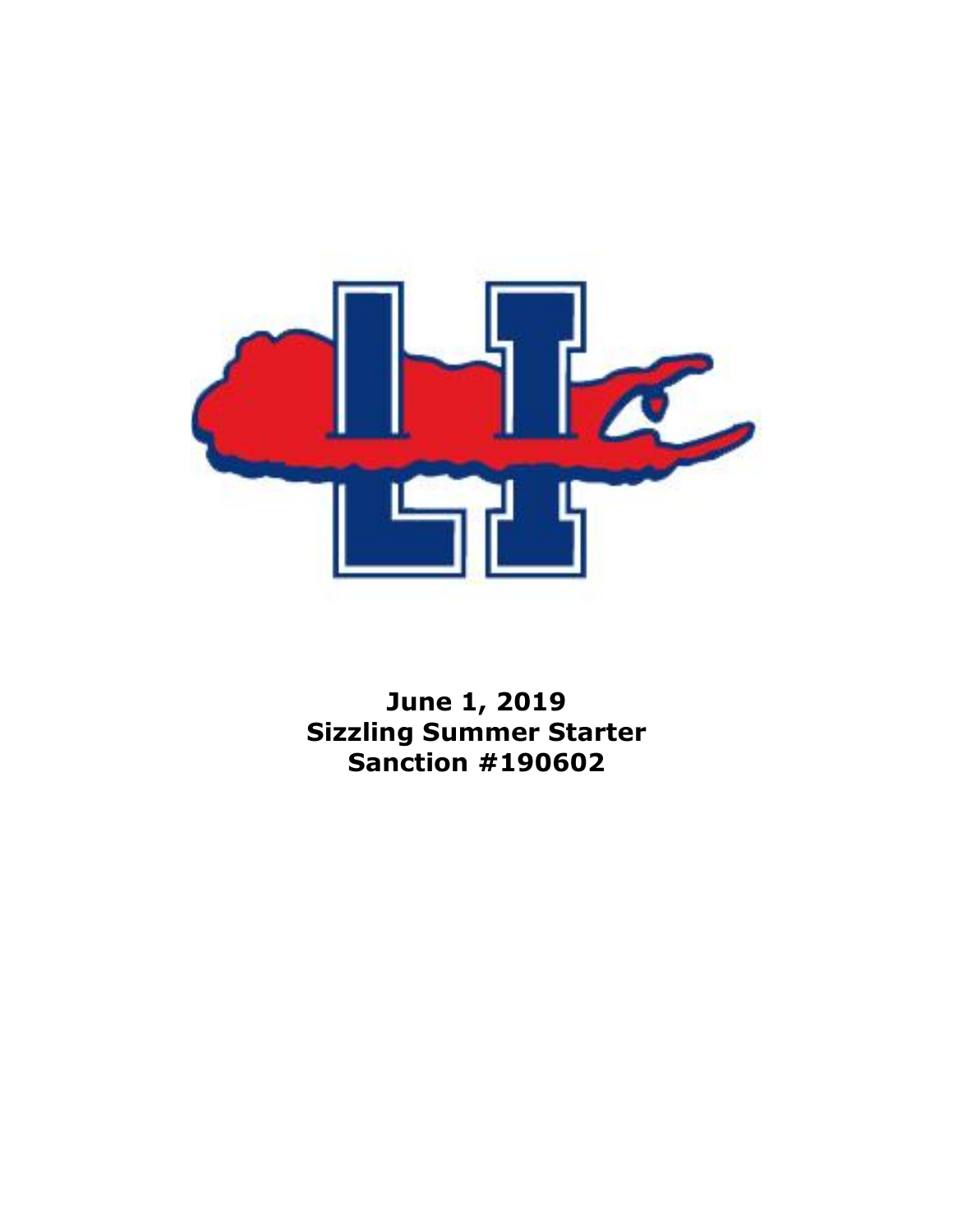## **SIZZLING SUMMER STARTER**

**June 1, 2019**

| <b>SANCTION:</b>                | Held under the sanction of USA Swimming/Metropolitan Swimming, Inc., #190602                                                                                                                                                                                                                                                                                                                                                |  |  |  |  |  |
|---------------------------------|-----------------------------------------------------------------------------------------------------------------------------------------------------------------------------------------------------------------------------------------------------------------------------------------------------------------------------------------------------------------------------------------------------------------------------|--|--|--|--|--|
| <b>LOCATION:</b>                | <b>Nassau County Aquatic Center</b><br>Eisenhower Park, East Meadow, NY 11554                                                                                                                                                                                                                                                                                                                                               |  |  |  |  |  |
| <b>FACILITY:</b>                | 10 Lane by 50 meter competition pool w/ 2 meter min depth<br>The pool Has Not been certified in accordance with Article 104.2.2C (4)                                                                                                                                                                                                                                                                                        |  |  |  |  |  |
| <b>SESSIONS:</b>                | Session One - 12&U - Saturday June 1 warm-up 8-8:50am Start 9am<br>Session Two - Open - Saturday June 1 warm-up 1:00pm Start 2:00pm                                                                                                                                                                                                                                                                                         |  |  |  |  |  |
| <b>FORMAT:</b>                  | The meet is a Timed Final Event. The meet will be Deck Seeded                                                                                                                                                                                                                                                                                                                                                               |  |  |  |  |  |
| <b>ELIGIBILITY:</b>             | Open to all USA Swimming/Metropolitan Swimming Inc. registered swimmers.<br>All swimmers participating in this meet must be registered by the first day of the meet.<br>Age on June 1, 2019 will determine age for the entire meet.                                                                                                                                                                                         |  |  |  |  |  |
| <b>ENTRIES:</b>                 | All Athletes are limited to enter 3 events per session.<br>Deck entries will not be accepted.<br>NT's will not be accepted<br><b>Invited Teams entries only.</b><br>Hy-Tek Email entries will be accepted                                                                                                                                                                                                                   |  |  |  |  |  |
|                                 | U.S. Mail Payment to: Leanne Herrera, 750F Stewart Ave., Garden City, NY 11530<br>Email Entries/Confirm Entry Receipt: entries.liac@gmail.com<br>An email confirming receipt of entries if you provide an email contact. Please contact Meet Director if you do<br>not receive such a report within 2 days of your original email.                                                                                          |  |  |  |  |  |
| <b>DEADLINE:</b>                | Entries must be received by: May 21, 2019 Invited clubs' qualifying athletes will be entered on a first<br>come / first serve basis                                                                                                                                                                                                                                                                                         |  |  |  |  |  |
| <b>ENTRY FEE:</b>               | An entry fee of \$7.00 per individual event must accompany the entries.<br>There is a \$5.00 facility fee/athlete<br>Make check payable to: Long Island Swimming<br>Payment must be received by June 1, 2019 for email entries. Payment must be included with all mail entries.<br>Failure to pay entry fees by this deadline could result in teams being barred from the meet.                                             |  |  |  |  |  |
| <b>WARM-UP:</b>                 | General warm up with assigned lanes for the first 40 minutes. Sprint lanes and General lanes will be available<br>for the remaining 10 minutes. Lane assignments will be distributed along with the scratch sheet each session.                                                                                                                                                                                             |  |  |  |  |  |
| <b>SCRATCHES:</b>               | Coaches will be given scratch sheets upon check-in for each session. All scratches are due no later than 30<br>minutes prior to the start of the session. Coaches are asked to draw a line through an individual event to indicate<br>clearly that individual event is a scratch or when an athlete is out of the session completely draw a line through<br>the swimmers name who will not be participating in the session. |  |  |  |  |  |
| <b>COACHES:</b>                 | In accordance with Metropolitan Swimming Inc. Policy, only those coaches who display current, valid USA<br>Swimming credentials will be permitted to act in a coaching capacity at this meet. Coaches who do not possess<br>these credentials will be required to leave the deck area.                                                                                                                                      |  |  |  |  |  |
| <b>AWARDS:</b>                  | $1st - 10th$ place awards will be given to the 12&U athletes. Both 9-10 and 8&U awards will be given in the<br>10&U events. $1^{st} - 3^{rd}$ place awards in individual events will be given to the 13 & 14 athletes                                                                                                                                                                                                       |  |  |  |  |  |
| <b>OFFICIALS:</b>               | Meet Referee: Rich Brown <i>rmbrown173@icloud.com</i><br>Meet Admin: Laura Kamor<br>Officials wishing to volunteer should contact Meet Referee by June 1, 2019                                                                                                                                                                                                                                                              |  |  |  |  |  |
| <b>MEET</b><br><b>DIRECTOR:</b> | Alexis Skelos, <b>Askelos@longislandswimming.com</b> 516.378.8467 - Questions concerning the meet will only<br>be entertained when communicated via a certified coach on an invited team.                                                                                                                                                                                                                                   |  |  |  |  |  |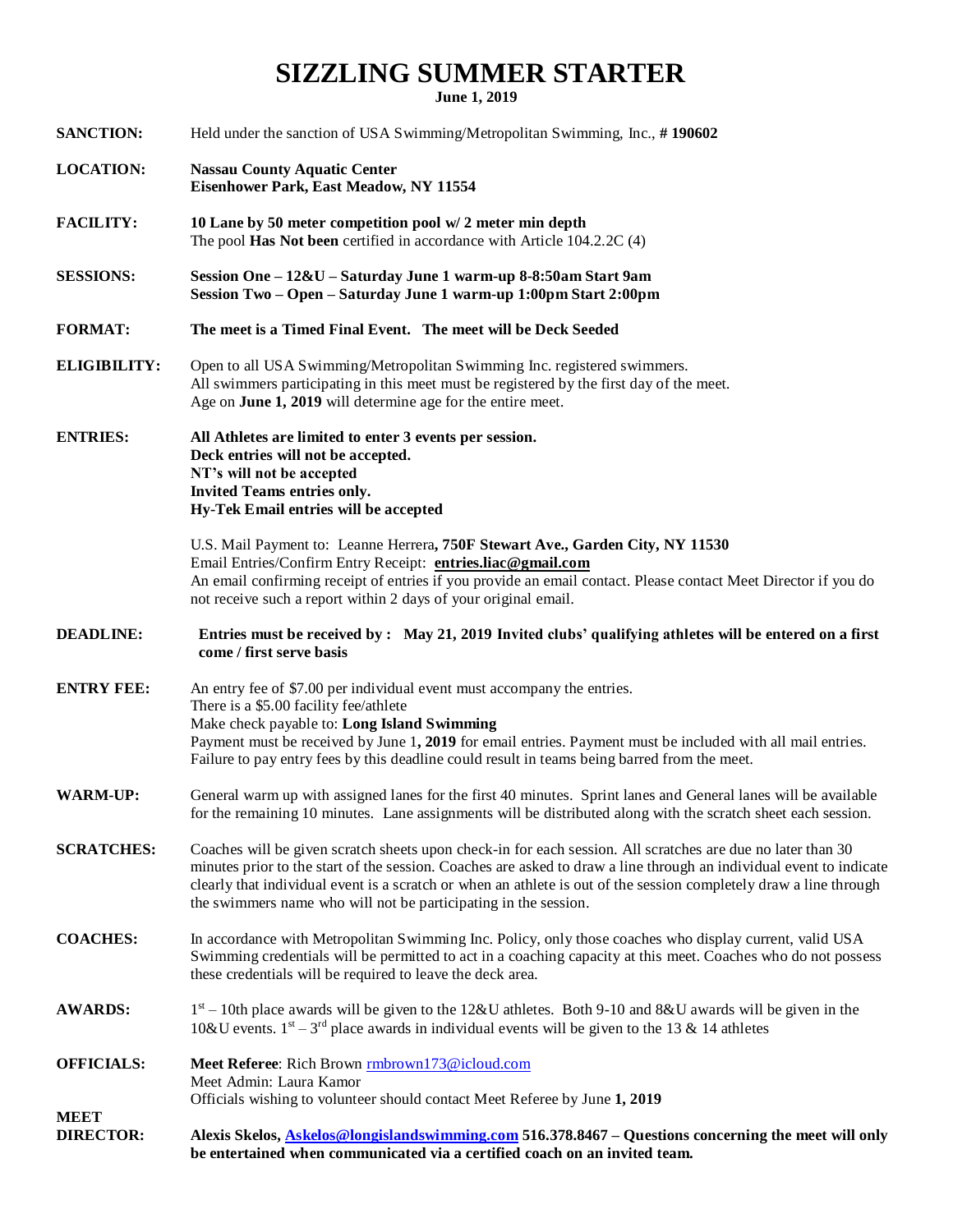| <b>DISABILITY</b><br><b>SWIMMERS:</b>    | Swimmers with disabilities are encouraged to attend. Contact the meet director if you need special<br>consideration. The athlete (or the athlete's coach) is also responsible for notifying the meet referee of any<br>disability prior to the competition.                                                                                                                                                                                                                                                                                                                                                                                                                                                                                     |  |  |  |  |  |
|------------------------------------------|-------------------------------------------------------------------------------------------------------------------------------------------------------------------------------------------------------------------------------------------------------------------------------------------------------------------------------------------------------------------------------------------------------------------------------------------------------------------------------------------------------------------------------------------------------------------------------------------------------------------------------------------------------------------------------------------------------------------------------------------------|--|--|--|--|--|
| <b>AUDIO/VISUAL</b><br><b>STATEMENT:</b> | Use of Audio or visual recording devices, including a cell phone, is not permitted in changing areas, rest<br>rooms, behind the blocks or locker rooms                                                                                                                                                                                                                                                                                                                                                                                                                                                                                                                                                                                          |  |  |  |  |  |
| <b>DRONES:</b>                           | "Operation of a drone, or any other flying apparatus, is prohibited over the venue (pools, athlete/coach<br>areas, spectator areas and open ceiling locker rooms) any time athletes, coaches, officials and/or spectators<br>are present."                                                                                                                                                                                                                                                                                                                                                                                                                                                                                                      |  |  |  |  |  |
| POLICY:                                  | Any photographer or videographer, who intends to take pictures at a Metropolitan Swimming sanctioned meet,<br>must complete and submit a Photographer Registration Form to the Meet Director before commencing activity.<br>Forms are available on the Metropolitan Swimming website as well as from the Meet Director.                                                                                                                                                                                                                                                                                                                                                                                                                         |  |  |  |  |  |
| <b>RULES:</b>                            | The current USA Swimming Rules and Regulations will apply.<br>The USA Swimming Code of Conduct is in effect for the duration of the meet.<br>The overhead start procedure may be used at the discretion of the meet Referee.                                                                                                                                                                                                                                                                                                                                                                                                                                                                                                                    |  |  |  |  |  |
| <b>SAFETY:</b>                           | Metropolitan Safety and Warm-up procedures will be in effect. Marshals will be present throughout warm-ups<br>and competition, and have the authority to remove, with the concurrence of the meet Referee, any swimmer,<br>coach, club, or spectator for failure to follow the safety rules. "Any swimmer entered in the meet must be<br>certified by a USA Swimming member coach as being proficient in performing a racing start or must start each<br>race from within the water. When unaccompanied by a member-coach, it is the responsibility of the swimmer or<br>the swimmer's legal guardian to ensure compliance with this requirement.                                                                                               |  |  |  |  |  |
| <b>MEET</b><br><b>DECORUM:</b>           | Each club is requested to handle its own team and discipline problems. Anyone found vandalizing county<br>property; stealing or displacing disorderly conduct will be subject to disqualification, ejection from the meet and<br>possible criminal prosecution.                                                                                                                                                                                                                                                                                                                                                                                                                                                                                 |  |  |  |  |  |
| <b>DISCLAIMER:</b>                       | Upon acceptance of his/her entries, the participant waives all claims against Nassau County Aquatic Center,<br>Long Island Aquatic Club, Long Island Swimming,, Metropolitan Swimming Inc., USA Swimming Inc., their<br>agents or representatives for any injury occurring as a result of the meet.<br>It is understood that USA Swimming, Inc. and Metropolitan Swimming, Inc. shall be free from any liabilities or<br>claims for damages arising by reason of injuries to anyone during the conduct of the meet.                                                                                                                                                                                                                             |  |  |  |  |  |
| <b>DECK</b><br><b>CHANGING:</b>          | Is Prohibited                                                                                                                                                                                                                                                                                                                                                                                                                                                                                                                                                                                                                                                                                                                                   |  |  |  |  |  |
| <b>ADMISSION:</b>                        | All tickets will be sold online - http://www.longislandswimming.com/hosted-meets.html<br>\$8.35 Adult / Session -<br>All children over the age of 3 require a ticket<br>Meet heat sheets will be available on meet mobile /<br>No programs will be sold<br>AT DOOR ADMISSION:<br>\$20.00 per session cash only                                                                                                                                                                                                                                                                                                                                                                                                                                  |  |  |  |  |  |
| <b>MERCHANTS:</b>                        | A concession stand is operated by the Nassau County Aquatic Center. No glass will be permitted on the deck.<br>Hobies wim will be available throughout the entire meet                                                                                                                                                                                                                                                                                                                                                                                                                                                                                                                                                                          |  |  |  |  |  |
| <b>PARKING:</b><br><b>DIRECTIONS:</b>    | There is ample free parking available in the park<br>FROM VERRAZANO NARROWS BRIDGE AND KENNEDY AIRPORT:<br>Follow signs to Belt Parkway/Long Island East. Take Belt Parkway eastbound past Kennedy Airport -<br>after Kennedy Airport stay in the left lane and look for signs to Southern State Parkway East. Take So.State<br>Pkwy East to Meadowbrook Pkwy (northbound) to NY-24 Hempstead Turnpike (exit M4) East. On Hempstead<br>Turnpike go to the left lane and make a left at the first light (Merrick Ave.) At first traffic light make a right.<br>This is the entrance to the pool.<br>FROM WHITESTONE AND THROGS NECK BRIDGES<br>Take Cross Island Parkway South to Exit 29, Grand Central Parkway eastbound. Follow Grand Central |  |  |  |  |  |
|                                          | Pkwy to Meadowbrook Pkwy southbound (Jones Beach). Get off Meadowbrook Pkwy at NY-24<br>Hempstead Tpke.(exit M4). On Hempstead Turnpike go to the left lane and make a left at the first light<br>(Merrick Ave.) At first traffic light make a right. This is the entrance to the pool.                                                                                                                                                                                                                                                                                                                                                                                                                                                         |  |  |  |  |  |